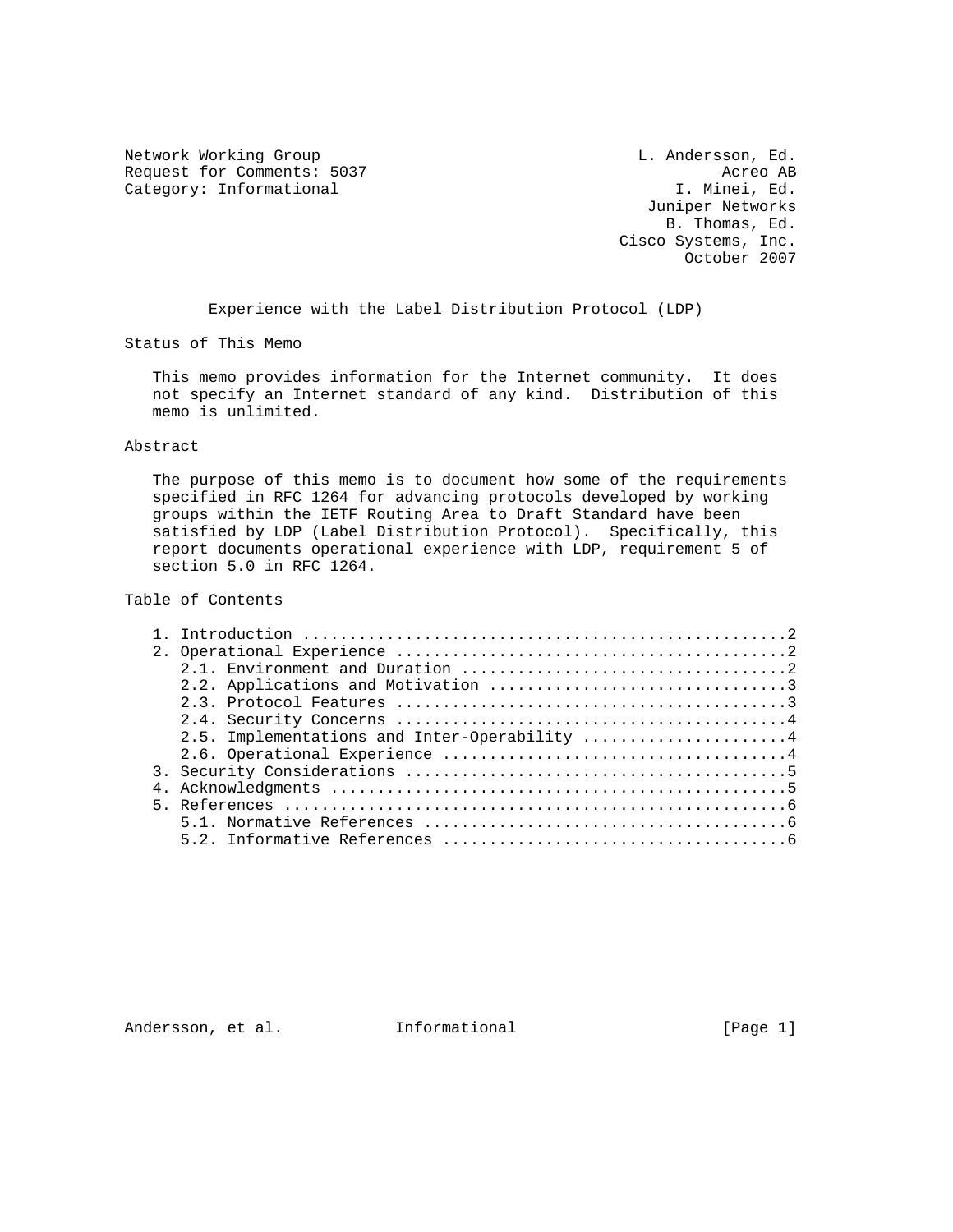## 1. Introduction

The purpose of this memo is to document how some of the requirements specified in [RFC1264] for advancing protocols developed by working groups within the IETF Routing Area to Draft Standard have been satisfied by LDP. Specifically, this report documents operational experience with LDP, requirement 5 of section 5.0 in RFC 1264.

 LDP was originally published as [RFC3036] in January 2001. It was produced by the MPLS Working Group of the IETF and was jointly authored by Loa Andersson, Paul Doolan, Nancy Feldman, Andre Fredette, and Bob Thomas. It has since been obsoleted by [RFC5036].

2. Operational Experience

 This section discusses operational experience with the protocol. The information is based on a survey sent to the MPLS Working Group in October 2004. The questionnaire can be found in the MPLS Working Group mail archives for October 2004.

 11 responses were received, all but 2 requesting confidentiality. The survey results are summarized to maintain confidentiality. The networks surveyed span different geographic locations: US, Europe, and Asia. Both academic and commercial networks responded to the survey.

## 2.1. Environment and Duration

 The size of the deployments ranges from less than 20 Label Switching Routers (LSRs) to over 1000 LSRs. Eight out of the 11 deployments use LDP in the edge and the core, two on the edge only, and one in the core only.

 Sessions exist to peers discovered via both the basic and the extended discovery mechanisms. In half the cases, more than one adjacency (and as many as four adjacencies) are maintained per session. The average number of LDP sessions on an LSR ranges from under 10 to just over 80. The responses are spread out as follows: under 10: 4 responses, 20-50: 4 responses, and over 80: 1 response.

 In the surveyed networks, the time LDP has been deployed ranges from under 1 year to over 4 years. The responses are spread out as follows: under 1 year: 3 responses, 2 years: 2 responses, 3 years: 3 responses, and over 4 years: 3 responses.

Andersson, et al. 1nformational [Page 2]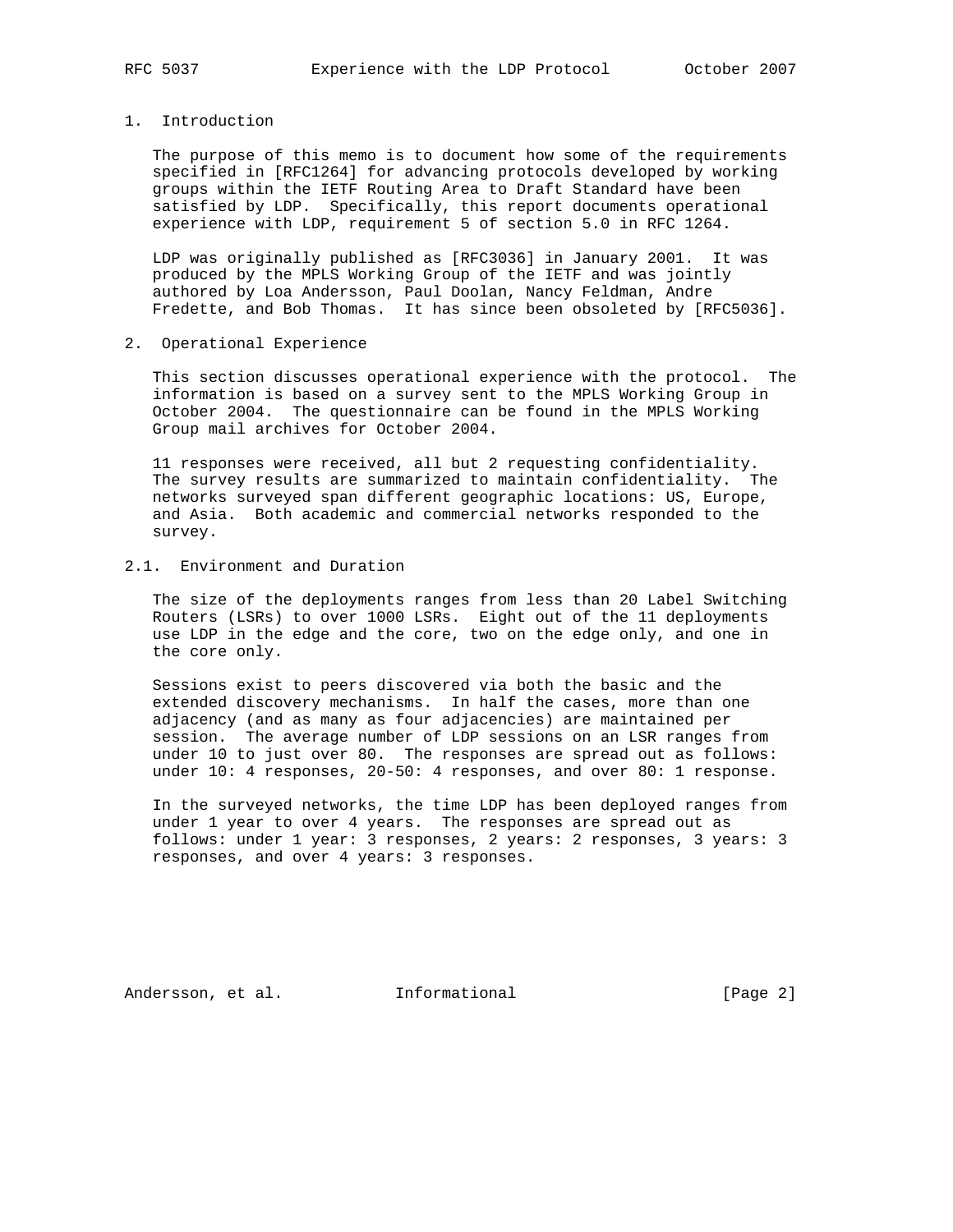### 2.2. Applications and Motivation

 Nine of the 11 responses list Layer 3 Virtual Private Networks (L3VPNs) as the application driving the LDP deployment in the network.

 The list of applications is as follows: L3VPNs: 9, pseudowires: 4 current (and one planned deployment), L2VPNs: 4, forwarding based on labels: 2, and BGP-free core: 1.

 There are two major options for label distribution protocols, LDP and Resource Reservation Protocol-Traffic Engineering (RSVP-TE). One of the key differences between the two is that RSVP-TE has support for traffic engineering, while LDP does not. The reasons cited for picking LDP as the label distribution protocol are:

- o The deployment does not require traffic engineering 6
- o Inter-operability concerns if a different protocol is used 5
- o Equipment vendor only supports LDP 5
- o Ease of configuration 4
- o Ease of management 3
- o Scalability concerns with other protocols 3
- o Required for a service offering of the service provider 1

## 2.3. Protocol Features

 All deployments surveyed use the Downstream Unsolicited Label Distribution mode. All but one deployment use Liberal Label retention (one uses conservative).

 LSP setup is established with both independent and Ordered Control. Five of the deployments use both control modes in the same network.

 The number of LDP Forwarding Equivalence Classes (FECs) advertised and LDP routes installed falls in one of two categories: 1) roughly the same as the number of LSRs in the network and 2) roughly the same as the number of IGP routes in the network. Of the 8 responses that were received, 6 were in the first category and 2 in the second.

Andersson, et al. Informational [Page 3]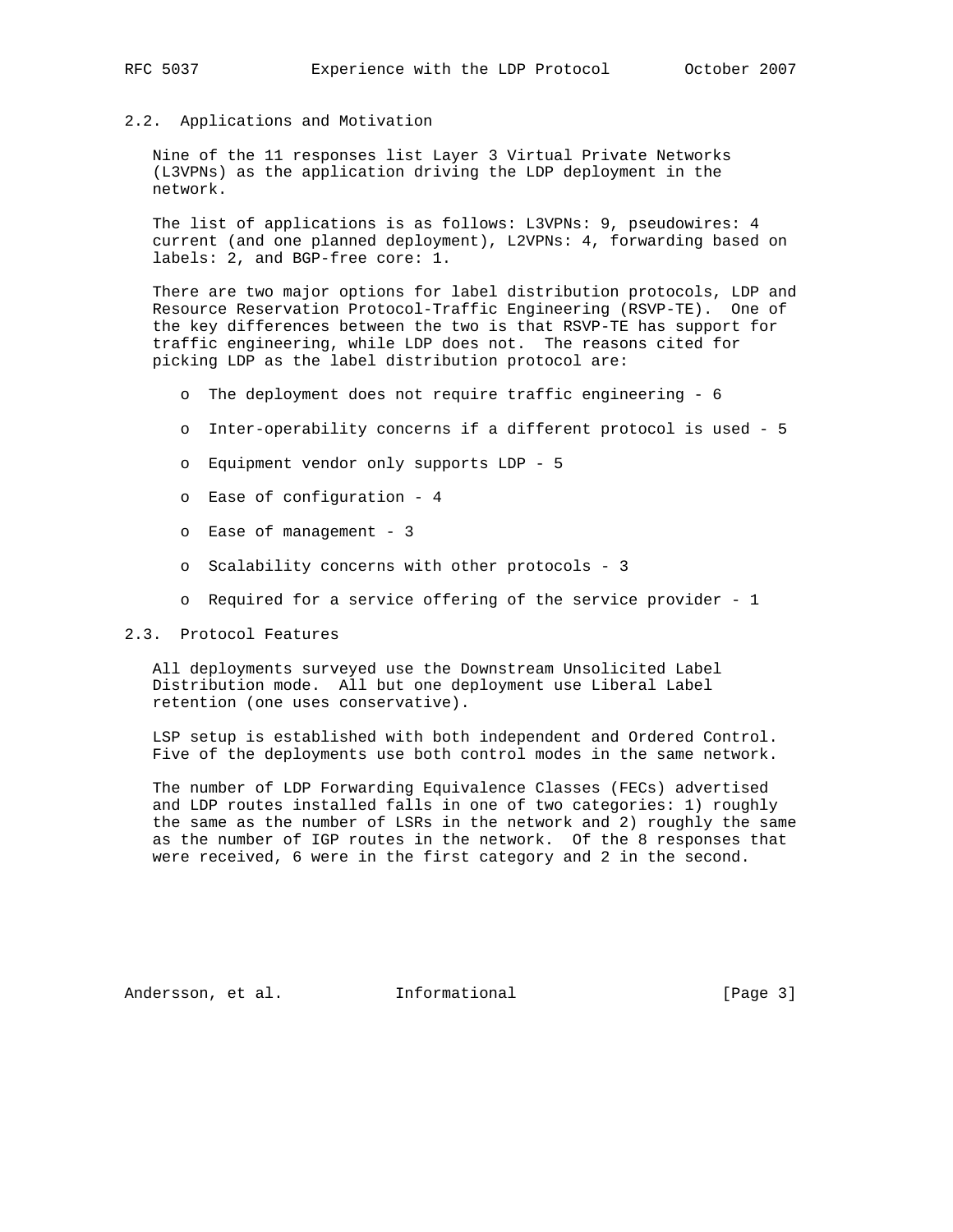#### 2.4. Security Concerns

 A security concern was raised by one of the operators with respect to the lack of a mechanism for securing LDP Hellos.

2.5. Implementations and Inter-Operability

 Eight of the 11 responses state that more than one implementation (and as many as four different ones) are deployed in the same network.

 The consensus is that although implementations differ, no inter operability issues exist. The challenges listed by providers running multiple implementations are:

- o Different flexibility in picking for which FECs to advertise labels.
- o Different flexibility in setting transport and LDP router-id addresses.
- o Different default utilization of LDP labels for traffic resolution. Some vendors use LDP for both VPN and IPv4 traffic forwarding, while other vendors allow only VPN traffic to resolve via LDP. The challenge is to restrict the utilization of LDP labels to VPN traffic in a mixed-vendor environment.
- o Understanding the differences in the implementations.
- 2.6. Operational Experience

 In general, operators reported stable implementations and steady improvement in resiliency to failure and convergence times over the years. Some operators reported that no issues were found with the protocol since deploying.

The operational issues reported fall in three categories:

- 1. Configuration issues. Both the session and adjacency endpoints must be allowed by the firewall filters. Misconfiguration of the filters causes sessions to drop (if already established) or not to establish.
- 2. Vendor bugs. These include traffic blackholing, unnecessary label withdrawals and changes, session resets, and problems migrating from older versions of the technology. Most reports stated that the problems reported occurred in early versions of the implementations.

Andersson, et al. 1nformational [Page 4]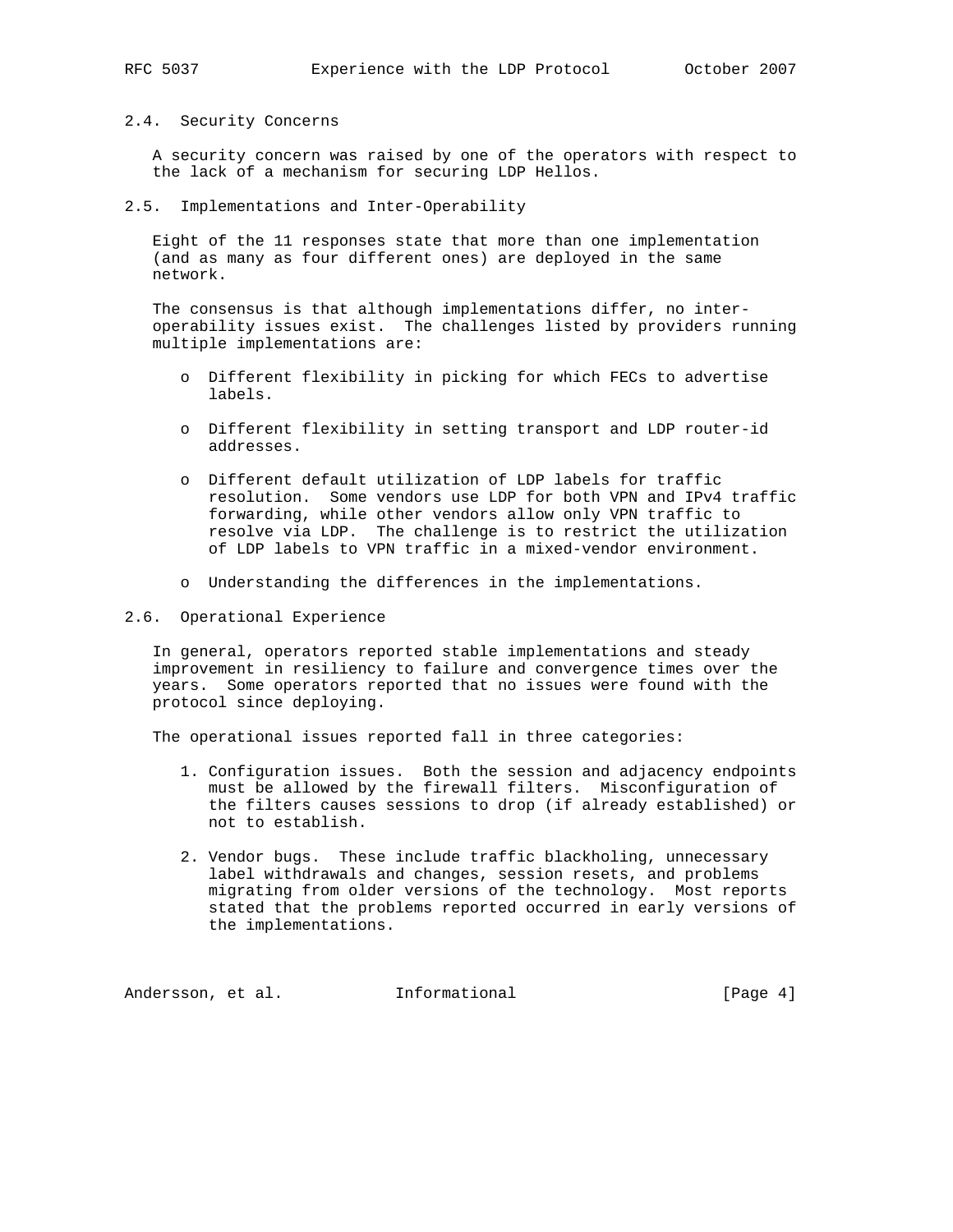- 3. Protocol issues.
	- The synchronization required between LDP and the IGP was listed as the main protocol issue. Two issues were reported: 1) slow convergence, due to the fact that LDP convergence time is tied to the IGP convergence time, and 2) traffic blackholing on a link-up event. When an interface comes up, the LDP session may come up slower than the IGP session. This results in dropping MPLS traffic for a link up event (not a failure but a restoration). This issue is described in more detail in [LDP-SYNC].
	- Silent failures. Failure not being propagated to the head end of the LSP when setting up LSPs using independent control.
- 3. Security Considerations

 This document is a survey of experiences from deployment of LDP implementations; it does not specify any protocol behavior. Thus, security issues introduced by the document are not discussed.

4. Acknowledgments

 The editors would like to thank the operators who participated in the survey for their valuable input: Shane Amante, Niclas Comstedt, Bruno Decraene, Mourad Kaddache, Kam Lee Yap, Lei Wang, and Otto Kreiter. Not all who participated are listed here, due to confidentiality requests. Those listed have given their consent.

 Also, a big thank you to Scott Bradner, who acted as an independent third party ensuring anonymity of the responses.

 The editors would like to thank Rajiv Papneja, Halit Ustundag, and Loa Andersson for their input to the survey questionnaire.

Andersson, et al. 1nformational [Page 5]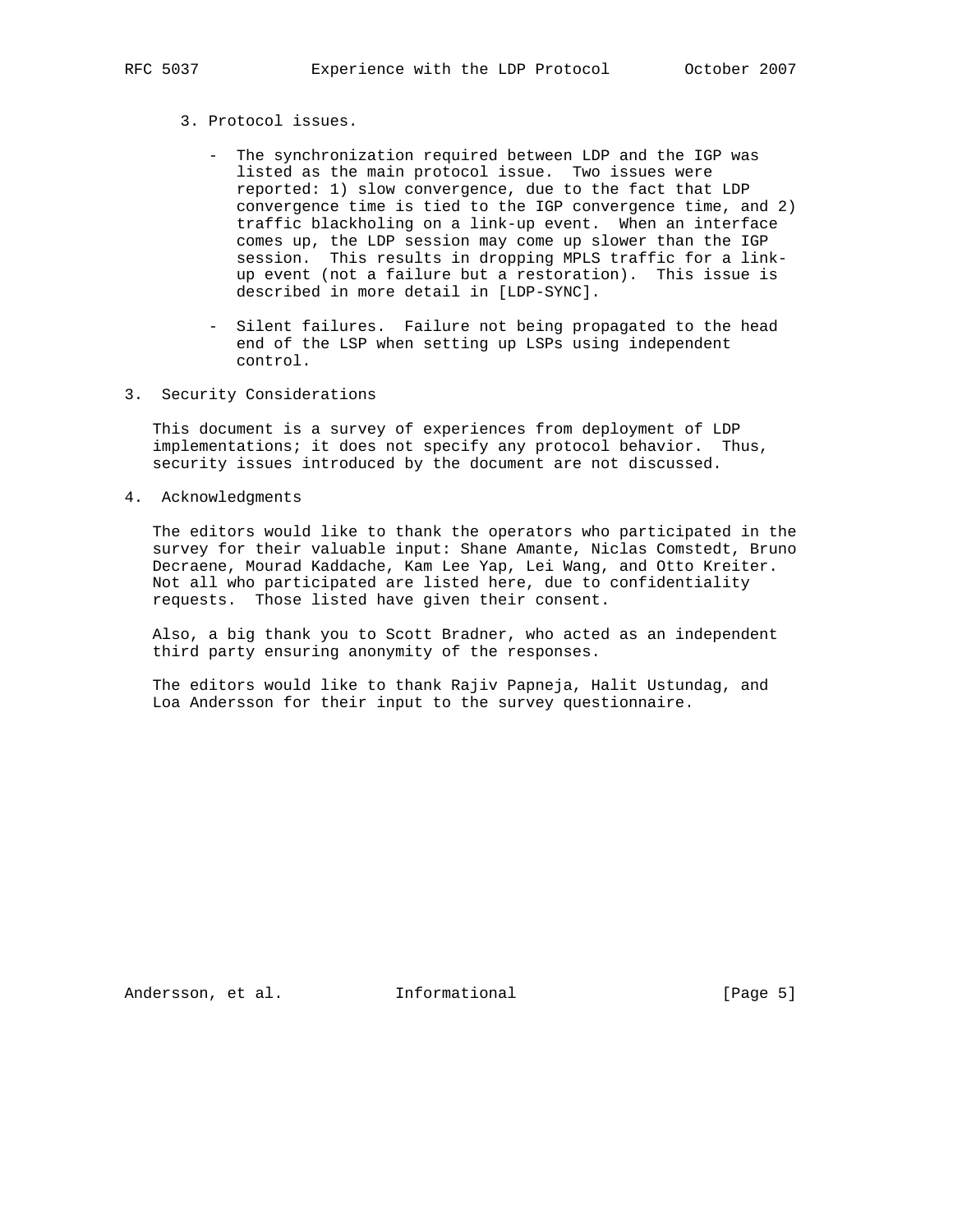## 5. References

- 5.1. Normative References
	- [RFC1264] Hinden, R., "Internet Engineering Task Force Internet Routing Protocol Standardization Criteria", RFC 1264, October 1991.
	- [RFC3036] Andersson, L., Doolan, P., Feldman, N., Fredette, A., and B. Thomas, "LDP Specification", RFC 3036, January 2001.
	- [RFC3815] Cucchiara, J., Sjostrand, H., and J. Luciani, "Definitions of Managed Objects for the Multiprotocol Label Switching (MPLS), Label Distribution Protocol (LDP)", RFC 3815, June 2004.
- 5.2. Informative References
	- [RFC5036] Andersson, L., Minei, I., and B. Thomas, "LDP Specification", RFC 5036, October 2007.
	- [LDP-SYNC] Jork, M., Atlas, A., and L. Fang, "LDP IGP Synchronization", Work in Progress, July 2007.

Editors' Addresses

 Loa Andersson Acreo AB Isafjordsgatan 22 Kista, Sweden EMail: loa.andersson@acreo.se loa@pi.se

 Ina Minei Juniper Networks 1194 N.Mathilda Ave Sunnyvale, CA 94089 EMail: ina@juniper.net

 Bob Thomas Cisco Systems, Inc. 1414 Massachusetts Ave Boxborough, MA 01719 EMail: rhthomas@cisco.com

Andersson, et al. 1nformational [Page 6]